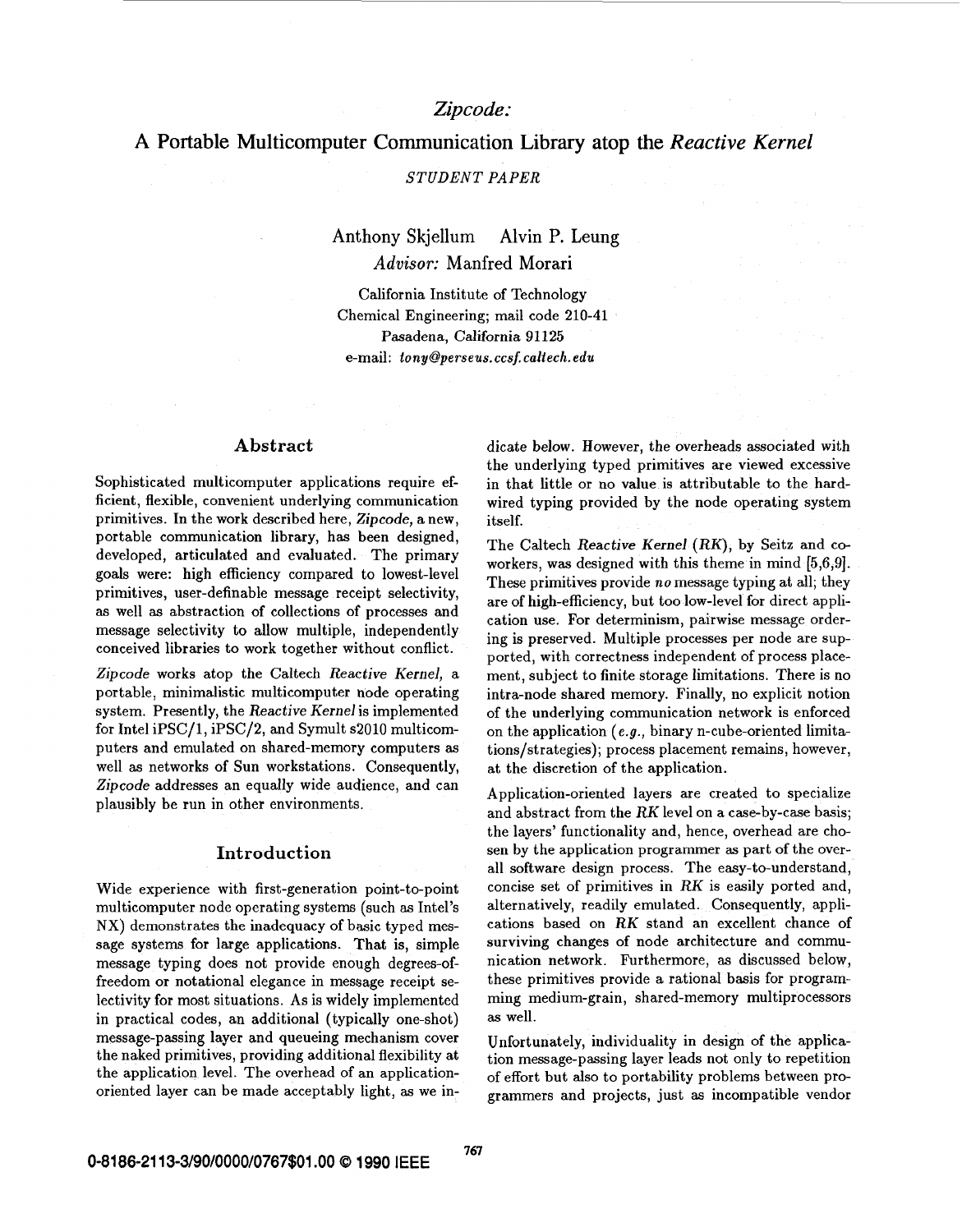operating systems do between diverse multicomputers. These effects are fundamentally unacceptable, because we intend to create high-performance, portable multicomputer codes with potentially long lifetimes. Furthermore, we want to create substantial libraries that can be used together in a single program without the chance of message-passing conflicts because of differing assumptions between those libraries, or with/within the application code itself. Consequently, it is desirable to define a single, encompassing application message-passing layer with high efficiency, portability and extensibility, that will be used well by a wide range of applications. These are the main goals of *Zipcode.* 

The *Zipcode* philosophy is **as** follows. First, only the application can properly define the nature, style, and extent of message-passing receipt selectivity. There are arbitrarily many such patterns of selectivity  $-\text{they}$ cannot be foreseen or implemented by the node operating system a *priori*. Consequently, any node operating system that *dypes* messages is, in general, too restrictive, molds message-passing style and notation unnecessarily, and imposes overhead to overcome such built-in restrictions. Second, there may be arbitrarily many contexts of communication within a given multicomputer application which, for correctness, cannot clash; no node operating system of which we are presently aware supports multiple contexts. Third, the best node operating system is the one that constrains the application least, both in function and overhead. Thus far, *RK* has proven the most elegant underpinning because it imposes essentially no arbitrary restrictions on the communication process, and is not ridden with features of dubious value but noticable cost.

*Zipcode* design features can be summarized **as** follows:

- e Operates on process lists **as** the fundamental communication object with no predilection toward hypercubes, gray codes, or powers of two.
- e Uses message classes to decide how process lists are to be abstracted.
- **e** Uses message contexts to decide in part on receipt **selectivity.**
- *0* Uses message classes to decide in part on receipt selectivity.
- **e** Inheritance techniques are used to derive additional message contexts.
- **e** Five standard pre-defined message classes are **pro**vided, including grids.
- **<sup>a</sup>**"Global operations" *combine* and *broadcast*  are defined for several of the standard message classes and are extensible to new classes.
- *0* C macros are applied widely to avoid excess overheads.
- **e** Message-debugging capabilities are inherent in message classes.
- **e** The number of classes and contexts are definable and extensible at run time.
- **e** Applications can set the current context and utilize terse, readable program notation for message transmissions.

In our empirical experience, carefully coded ad *hoc*  message layers imply a 10-15% overhead in message startup cost compared to bare primitives. We observe comparable overheads for the *Zipcode* system (about 20%). As a function of its design, rejection of a message during message selection is nearly **as** cheap **as** in ad *hoc* layers. Message acceptance cost is, however, a function of the complexity of the message class being requested. Queueing of received, undelivered messages is discussed; the present use of a single queue is justified and alternatives are mentioned.

*Zipcode* has been run extensively on the Intel iPSC/2 and Symult s2010 systems, and on networks of Sun workstations. Performance results (single message transmissions and global operations) are quoted as a function of message length for the Symult s2010 implement at ion.

Nearly 60,000 lines of successful application code have already been developed relying on *Zipcode.* Use of the layer **as** a pedestal for portable scientific/engineering numerical tools is in progress. Thoughts on this and future planned improvements are mentioned in closing.

# **Design Discussion**

In second-generation multicomputers, improvements in routing technology allow programmers sensibly to ignore the underlying communication network and conceive of the computers as nodes on a completely connected graph with uniform transmission costs. **As**  Athas and Seitz point out [l], this approximation holds well for small- to medium-sized multicomputers employing their cut-through, wormhole routing technology. Figure 1. illustrates performance of application-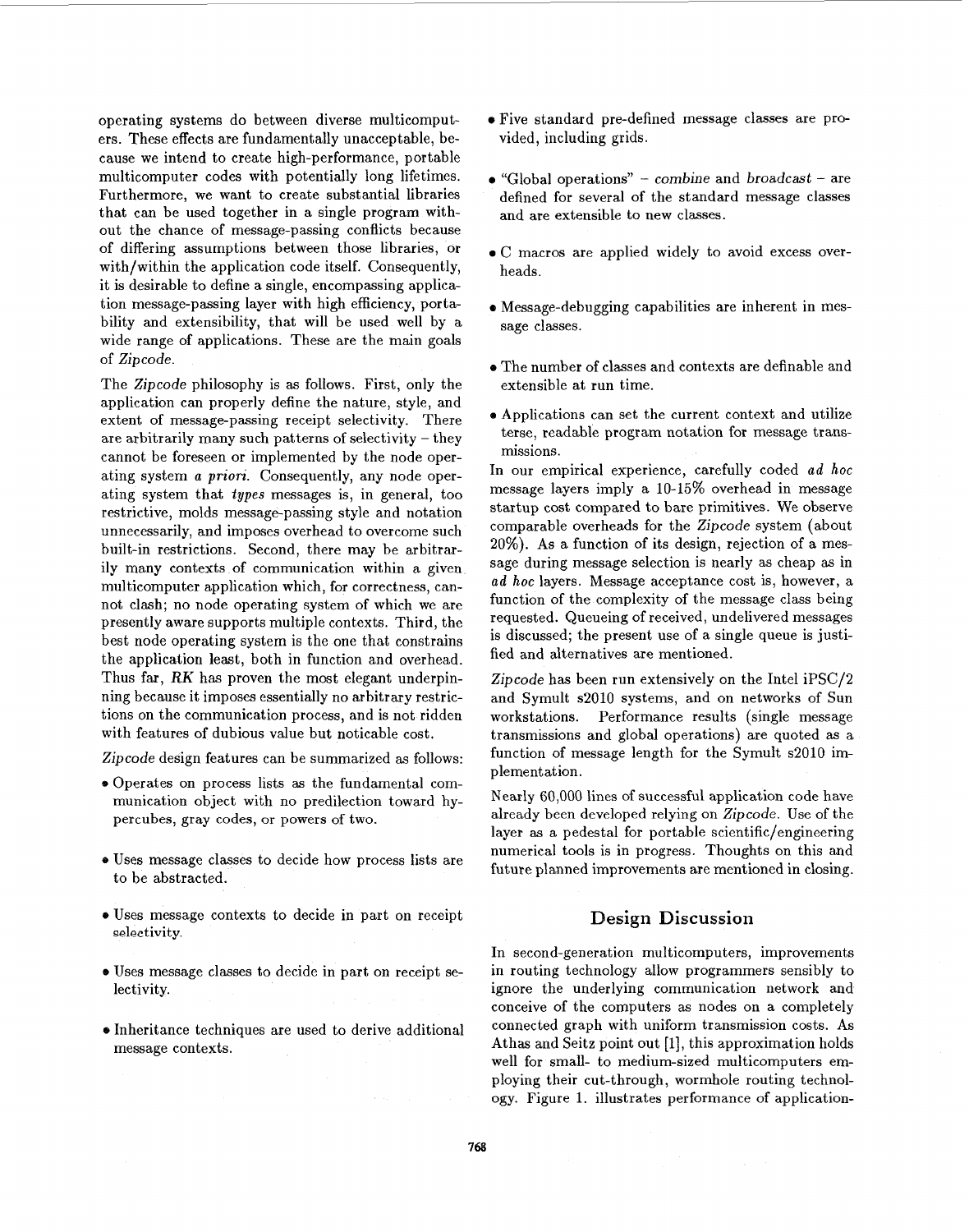<span id="page-2-0"></span>



| Letter: | Zipcode format of a message                       |
|---------|---------------------------------------------------|
|         | Zipcode: Integer indicating the letter context    |
| Class:  | Integer indicating style of selectivity           |
|         | PO Box: Class-dependent structure for selectivity |
|         | Envelope: Preamble structure containing PO        |
|         | Box, class, zipcode                               |
|         | Cover: The envelope with alignment padding        |
| Stamp:  | Length in bytes of the cover                      |

level primitives on the Symult s2010, which incorporates this routing technology.

Within the loose framework of communicating sequential processes **[2],** two programming paradigms are commonly used: reactive programming, where processes progress asynchronously with computational decisions driven by the number and variety of messages received, and loosely synchronous programming, where processes progress with intermittent, prespecified synchronizations. Zipcode supports both styles of programming by building on unblocked and blocked *RK* primitives, respectively.

#### **Type** *vs.* **Class** *us.* **Context**

**A** message class is a set of rules and a data specification used for defining message receipt selectivity, and for discriminating correctly among incoming messages. **A** hypothetical class of messages (call it **'A')** might be "messages chosen based on their source, where the source is to be specified by node number and process ID." Given this message class, it's possible to look for a message from one or more acceptable sources, rejecting all others to a queue for future retrieval. For example, we could request "the next message from (node **1,** process 0)" or, equally well, "the next message from (node 1 or **2,** process **O)."** That we can discriminate on

source implies that the message must include, however transparently, its source information: in this case, two integers. In Zipcode, we call this the "PO **Box"** data.

The message class just discussed would **not** allow discrimination based on the particular aspect of the process that sent a message, nor on the particular contents of a message. These possible deficiencies can be handled in distinct ways. On one hand, we could define a more powerful class (denote **'B'),** increasing the contents of its PO **Box** compared to the **'A'** class: "messages chosen based on their source, plus an integer type." Given such a class, messages could be tagged appropriately by the sender to indicate their contents and/or intended use. If we really want to indicate the contents of the message by type, this is probably the most convenient approach. If, however, analogous parts of the communicating processes produce messages that they want to keep exclusively among themselves, addressing their messages in a narrow sense, it is more convenient to define a message context. We call the integer that specifies context the "zipcode" because it states conceptually "where" the message is to **go** within its destination process(es), but not in detail.

A message context is like a message type, but stronger - knowing the context implies knowing who can participate in the transmission process. So, for example, we could pose receipt selectivity **as** "Accept a class 'B' message **from** (node 0, process 0) in context **6** (or **zip**code **6),"** where **"6"** indicates the specific phase of the computation for which the message is intended (such **as** a linear-algebra subroutine operating on a set of related matrices using processes in a particular logical configuration). So far, context is just an extra integer added for greater flexibility. However, it leads immediately to further interesting capabilities. **As** stated, being part of a message context implies knowing the participants: in the simplest instance, an explicit list of the participating processes. **A** message class can specify indentifying information in PO Boxes in a number of ways, and we could imagine altering the semantics of the PO Box to exploit this extra information. First, we could assign an abstract name to each process in the process list. **A** class **'A'** message could be changed to have its receipt selectivity be "messages specified by their context and position (index) of the source process in that context's process list." **A** request could be "accept an **'A'** class message in context **6** from abstract process name **30."** Once we abstract the basis of receipt selectivity, context and class information together uniquely identify the message(s) we want to accept; each **is** insufficient alone.

We need a terse, flexible notation, and message structure to permit multiple contexts and classes to work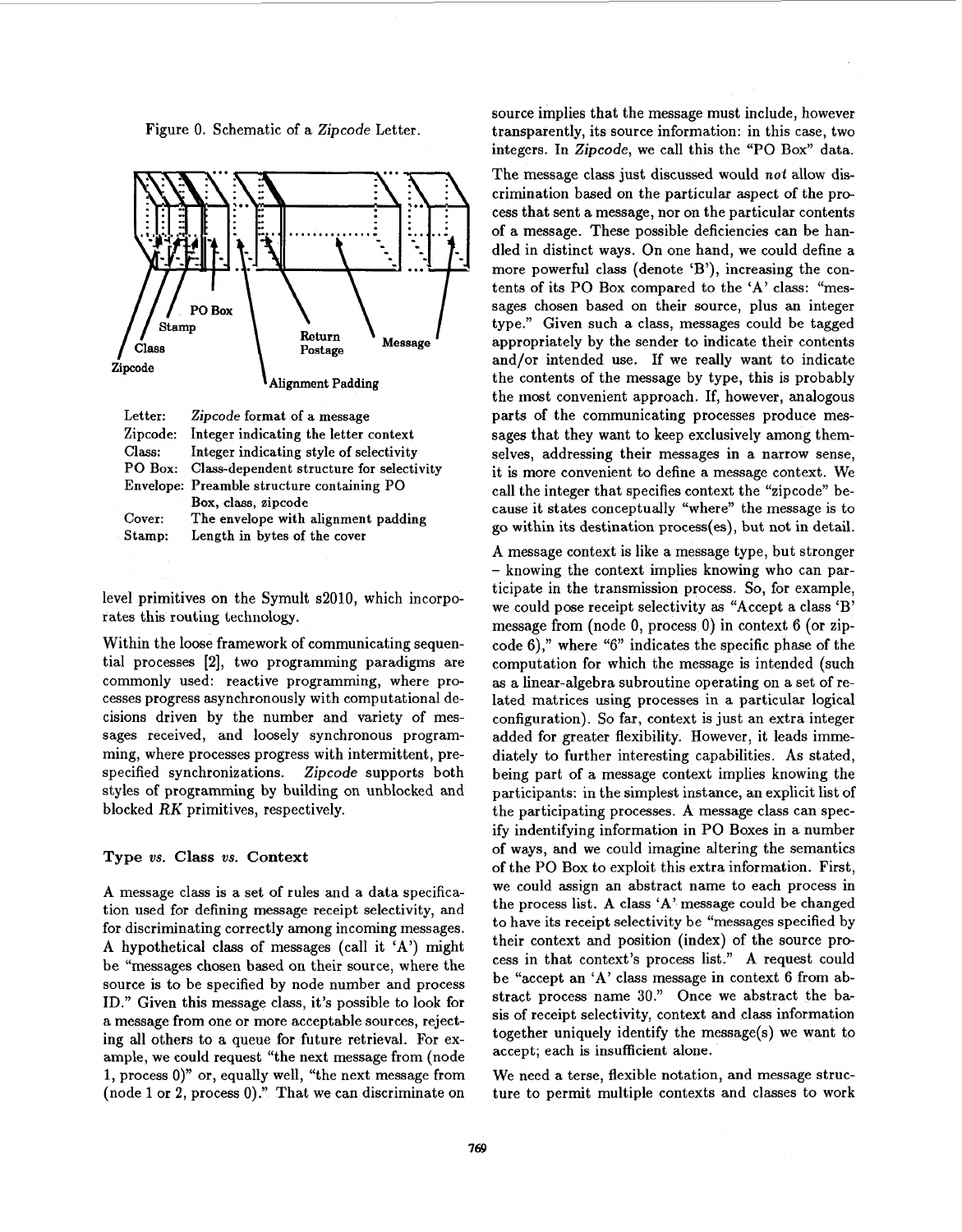together. [Figure 0.](#page-2-0) illustrates the structure of a Zipcode "letter" - a message, plus enabling information: the variable-length envelope/cover including its zipcode, PO Box, and other needed structural data. The postal analogy in Zipcode carries quite far because a process creates and mails a letter, first by grabbing and filling out a blank message, then by addressing its envelope, and finally, by posting the entire object. Starting from a list of addressees, a class, and a zipcode context, a canonical data object, a *mailer,* is constructed by Zipcode calls. **A** mailer is the object used when creating, receiving, or posting letters within the system. From it, further contexts of communication may be created via inheritance routines (by correctly deriving a communicating subset of processes and making a new process list for them).

#### **"No Class" Systems**

Typical node operating systems are "no class" systems. Specifically, they are systems where the only explicit class is "messages identified by a single integer," and types are instantiations of that integer. Types are most often bound at compile time by applications, and diverse applications usually attach distinct semantic connotations to the same integer types, implying source-level conflicts. Furthermore, all messages are in the same context, so there is no way to distinguish messages intended for one phase of a process over another, to avoid such conflicts, except by the types themselves.

Broadcast and combine operations require extension of typing for their deterministic implementation. It's necessary to discriminate among messages based on their source. Consequently, typed message systems must include extra header information invisible to the user, at least in those messages destined to participate in a global operation - multiple classes, though invisible and inaccessible, play a role even in these systems.

#### Reactive Kernel **Primitives**

For the purpose of this discussion, we need to define *six* **of** the *RK* primitives, fitting neatly into two categories: message-generating *(i.e.,* allocate, receive) and message-consuming (*i.e.*, free, send), as follows:

```
char *msg; 
int length, node, pid; 
int count, *proc_list;
```
Message-Generating Primitives:<br>
Letter-Consuming Primitives:

```
msg = xmalloc (length) ; 
msg = xrecv(); 
msg = xrecvb(); 
                    /* unblocked */ 
                    /* blocked */
```
Message-Consuming Primitives:

**xsend(msg, node, pid); xmsend(msg, count, proc-list); xfree(msg)** ;

Basically, messages are created by **xmalloc0,** sent via  $xsend()$  or  $xsend()$  (multiple destinations). and received via xrecv() (unblocked) or xrecvb() (blocked). Sending a message is equivalent to an **xfree()** with the side-effect that the message is mailed to the specified destination(s). This represents the complete message-passing notation of *RK.* 

#### Zip code **Class-Independent Calls**

Zipcode maintains the same basic naming convention and style **as** *RK.* For all classes, the same calls are used for allocation, sending and receiving letters. Specific classes may define additional calls to increase the convenience of use (see G2-Class calls further below). Small-y calls require specification of the mailer relative to which a letter is to be created, sent or received. Big-Y calls depend on the current mailer context established by **Ypush()/Ypop()** calls. **As** such, they omit mailer arguments. The **CyY]mail()** calls transmit to all addressees of a mailer.

**char \*letter; ZIP-HAILER \*mailer;** 

Context-setting Primitives:

**Ypush(mai1er)** ; **YpopO;** 

Letter-Generating Primitives:

```
letter =palloc(mailer, length) ; 
letter = yrecv(mailer) ; 
letter = yrecvb(mai1er); 
/* blocked */ 
                         /* unblocked 
letter = Ymalloc(1ength); 
letter = Yrecv(); /* unblocked */ 
letter = Yrecvb(); /* blocked */
```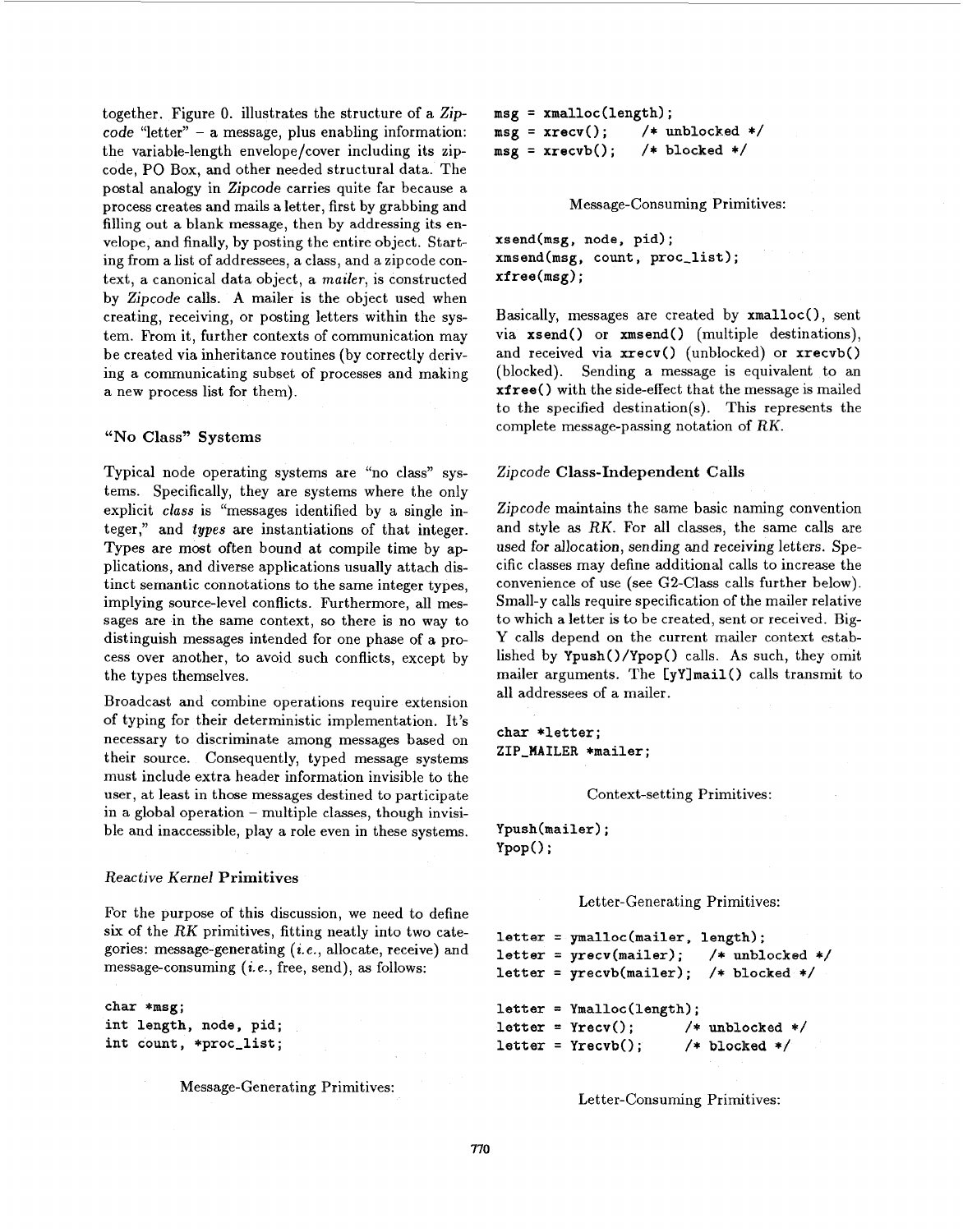**ysend(mailer, letter, node, pid)** ; **ymsend(mailer, letter, count, proc-list)** ; **yfree(1etter);** 

```
Ysend(letter, node, pid); 
Ymsend(letter, count, proc_list);
Yf r ee (1 et t er) ;
```
Abstraction to process-list addressees:

```
ymail(mailer, letter) ; 
Ymail(letter);
```
Variations of the basic **CyYlsend()** and **CyY]mail()**  macros are provided for determining the disposition of the letter's PO **Box** information. The three versions alternatively use: a default value for the PO Box, accept an argument **as** a pointer to the contents of the PO **Box** to be used, or assume the PO Box is preset correctly in the letter's envelope. **[yYlmail()** applied to appropriately inherited child mailers, allows specification of arbitrary, user-defined subsets of recipients of the original mailer's addressees.

Any host/node data-format conversions to the cover information are automatically performed without any user intervention. This feature causes additional load only in the host process.

#### **Mailer Creation**

Mailers are created through a loose synchronization between the members of the proposed mailer's process list. A single process creates the process list, places itself first in the list, and initiates the "mailer-open" call with this process information; it's called the "Postmaster" for the mailer, **as** initiator. The other participants receive the process list **as** part of the synchronization procedure. A special reactive process, "The Postmaster General," maintains and distributes zipcodes **as**  mailers are opened; essentially the zipcode count is a single location of shared memory.

Class-independent mailer creation:

```
ZIP-MAILER *mailer; /* mailer pointer */ 
ZIP-CLASS *class; /* class spec. */ 
ZIP-ADDRESSEES *addr; /* addressee list */ 
ZIP-MAILER *parent; /* parent, if any */ 
void *extra; /* class extra data */ 
int *copyflg; /* copying flags */ 
short int *zipcode; /* zipcode, if known */ 
ZIP_MAILER *(\ast\ast\text{inhert})();
```
/\* **overrides for inheritance** \*/

**mailer** = **yopen(class, addr, extra, parent, copyflg, zipcode, inherit);** 

Typical call:

**mailer** = **yopen(class, addr, NULL, NULL, NULL, NULL, NULL)** ;

#### **Pre-Defined Letter Classes**

**Y-Class** mail is used mainly for Zipcode internal mechanisms. The PO Box information is a single short integer type. Global operations cannot be implemented **for** this class, because **of** its intentional simplicity.

**2-Class** mail is a general purpose class. Process names are abstracted to a single integer (based on position in the process list); receipt-selectivity is based on that source name. Global operations are implemented **for** this class, with analogous calling sequences to the G2-Class 2D-grid global operations noted below.

**G1-Class**  mail is a ID-grid-abstraction class, similar to Z-Class mail.

**G2-Class** mail is a 2D-grid-abstraction class. A *PzQ* grid naming abstraction is attached to the process list; each process is specified by a *(p, q)* pair **(e.g.,**  in the PO Box). Through inheritance, row and column mailers are defined in each process **as** the appropriate subsets of the 2D grid. This class has received the most extensive use because of the natural application to linear algebra and related computations **[7].** 

Class-specific primitives for G2-Class mail have been defined for both higher efficiency and better abstraction. Small-g calls require mailer specification while big-G calls do not, analogous to the y- and Y-type calls defined generically above.

```
int p, q; /* source or destination */
```
#### Letter-Generating Primitives:

```
letter = g2Recv(mailer,p, q); /* unblocked */ 
letter = g2Recvb(mailer, p, q); /* blocked */ 
letter = C2Recv(p. q); /* unblocked */ 
letter = C2Recvb(p, q); /* blocked */
```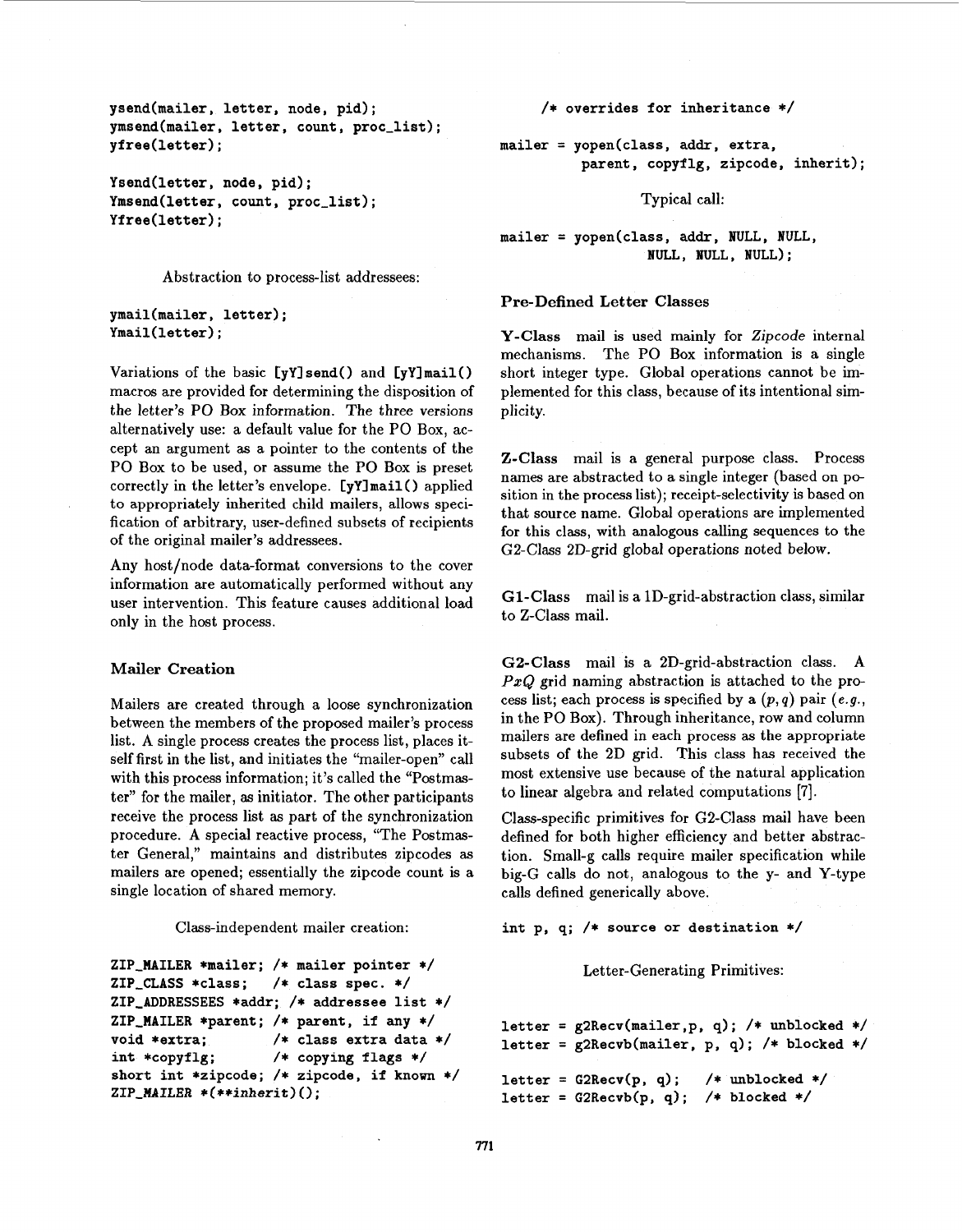Letter-Consuming Primitives:

**gaSend(mailer, letter, p, q); GZSend(letter, p, q);** 

Global operations combine and broadcast (fanout) are defined and have been highly tuned for this class. Combines are over arbitrary associative-commutative operators specified by  $(*comb_fn)$ . Broadcasts share data of arbitrary length, assuming all participants know the source:

```
void (*comb-fn)(); /* operation */ 
void *buffer; /* data/result */ 
                    int size, items; /* data specifications */ 
g2_combine(mailer,
            buffer, comb-fn, size, items); 
GIZ-combine(buffer, comb-fn, size, items); 
void *data; /* data/result */ 
int length; 
int orig-p, orig-q; /* origin */ 
                    /* length of data */ 
g2_fanout(mailer, &data, &length,
GZ-fanout(&data, &length, 
               orig-p, orig-q) ; 
               orig-p, orig-q) ; 
             G2-Grid mailer creation: 
int P. Q; /* grid shape */
```
**mailer** = **g2-grid\_open(Py 9, addr, zipcode)** ;

**A** much more general version, **\_g2\_grid\_open(),** (analogous to **yopen())** is also available.

**G3-Class** mail is a 3D-grid-abstraction class. **A**  *I'xQxR* grid naming abstraction is attached to the process list, analogously to the G2-Class 2D-grid primitives. This class should prove very useful in defining operations such **as** matrix-matrix multiplications in an unrestrictive setting.

#### **The** Zipcode **Queue**

Message selectivity implies that some messages will have to be stored on a queue that the Zipcode layer must maintain; there is no push-back mechanism in **RK.** In our experience, multicomputer codes do not accumulate very many messages on the queue; typically not more than five. We have therefore chosen the simplest possible queueing arrangement: a linked list with linear access from oldest to newest. Hashing by zipcode and/or class could also be implemented, but thus far appears superfluous.

#### **Performance**

We quantify performance in three categories: single transmission timings, broadcast operations, and combine operations, which we consider in turn. For each case, we have restricted our attention to lengths that are even, to avoid severe penalities from data copying  $(i.e., \text{bcopy}()$  operations that are incurred for oddlength messages.





A fit yields:  $T = 260.25 + 0.12660L\mu s$ , where T is time in  $\mu$ s, and  $L$  is the message length in bytes. An underlying *RK* transmission costs approximately  $T = 220.0 + 0.1L\mu s$ , unoptimized (*vs.*  $T = 200.0 + 0.1L\mu s$  optimized).

#### **Single Transmissions**

Single-transmission performance is measured using a quiescent ensemble, through which a single Zipcode letter is passed around many, many times among random destinations. The performance illustrated in Figure 1. is for a 16-node machine, where G2-Class 2D-grid primitives were employed. There is a stairstepping cost increase **as** a function of length. This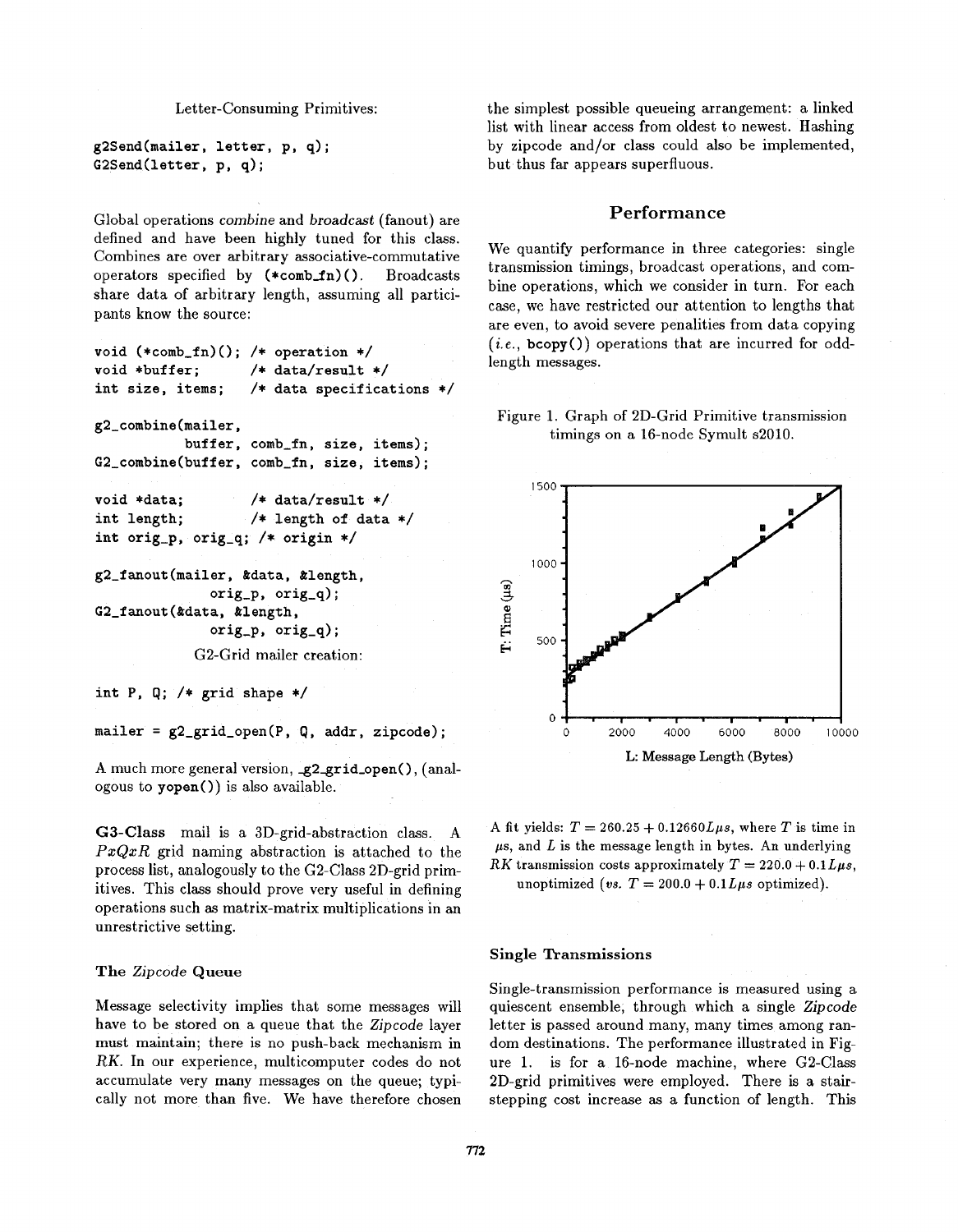is expected because of 256-byte pages used by *RK* to pass messages. Based on a least-squares fit of the data, we conclude that a reasonably conservative measure for the startup cost of G2-Class primitives is  $260.25\mu s$ compared to about  $220\mu s$  for the bare *RK* primitives. With optimized compilation, *RK* startup time drops to about  $200\mu s$ ; this savings would be reflected directly in reduced Zipcode startup time. Furthermore, no optimizations, either by register keyword usage **or**  optimized compilations, have yet been employed on the Zipcode layer. Such optimizations are expected further to improve performance, perhaps **as** much **as**   $10\mu s$  for the Symult implementation.

From this performance, we can estimate the systemic granularity of the Symult s2010, at the application level. Defining the granularity **as** *TcommlTcalc,* we report  $T_{comm}/T_{calc} \approx 46$ , with  $T_{comm} = 260.25 \mu s$ , and  $T_{calc} \equiv 5.57 \mu s$ .  $T_{calc}$  is the highly optimized time for the double-precision floating point operation  $a = a + b * c$  (*vs.* 13.785 $\mu$ *s*, unoptimized). See also [7].

#### **Global Operations**

There are two global operations broadcast (fanout) and combine (recursive doubling) [8]. They are extensible to all classes whose receipt selectivity includes source information.

**Broadcast** is a one-to-all concurrent fanout operation. This has been implemented so that the originating process sends  $\lceil \log_2 N \rceil$  letters, for *N* participants; completion is in  $\lceil \log_2 N \rceil$  time. Other tree approaches are possible, and have potential merit in load-balancing situations. The key feature of broadcast is its lesser performance penalty for non-powers of two vis a vis combine, so it should be used whereever possible. Figures 2a., 2b., illustrate performance for the G2-Class 2D-grid primitives. They are only slightly cheaper than the combine primitives (Figure 3.) for powers of two. For non-powers of two, the difference is more dramatic (see [7] for further discussion). A least-squares fit of the timing data for lengths from  $4 \dots 10,084$ , representative of performance for all nodes counts from  $N = 2...128$ , is  $T = (4.1926 \times 10^2 + 4.0138 \times 10^{-1}L)\log_2 N + (3.5611 \times$  $10^2 + 1.4140 \times 10^{-1} L$ ) $\mu s$  where *T* is the time in  $\mu s$ , and *L* is the length in bytes. Finally, a linear transmission regime for small *N* has been implemented but is not reflected here. It produces lower overhead when  $N \leq 4$ .

**Combine** is the usual associative-commutative global operation, completed in logarithmic time in the number of processes. [Figure](#page-9-0) **3.** illustrates performance for powers of two, for the G2-Class 2D-grid primitive case. Non-powers of two are substantially more expensive; in the worst case, roughly twice the cost of combine for the next highest power of two. **A** least-squares fit of the timing data for lengths from  $4 \dots 10,084$ , valid for power-of-two nodes  $N = 2...128$ , is  $T =$  $(6.0766 \times 10^2 + 4.3976 \times 10^{-1}L) \log_2 N + (2.9994 \times 10^2 +$  $2.7555 \times 10^{-1} L$ ) $\mu s$  where, again, *T* is the time in  $\mu s$ , and *L* is the length in bytes.

Both the broadcast and combine primitives exemplify the high-frequency stepping characteristic, which results from the 256-byte pages used for message transmission by *RK.* At each page boundary, a small additional startup cost is incurred. Furthermore, both operations illustrate a "trough" of improved performance, beginning at lengths somewhat beyond 5,000 bytes, and ending at roughly 8,192 bytes. This trough is thought to be a memory-allocation effect within *RK*  memory pages are managed and dispensed at the lowest level in 8,192 byte (8K) pages.

# **"Virtual Distributed Memory"**

In some circles, it's popular to try to hide distributed memory characteristics by introducing a notion of "global virtual shared memory" that constructs, in principle, a shared-memory paradigm for multicomputing. This follows the tacit assumption that multicomputers are hard to program, while multiprocessors are easy to program, and that shared-memory ideas should be spread to the multicomputer regime insofar **as** possible, thereby reducing the effort inherent in multicomputer computation. Lacking evidence to suggest efficient realizations of this scheme are possible, we suggest the diametric opposite - "virtual distributed memory." We consider the distributedmemory paradigm to be the more practical model for concurrent computation on medium-grain multipleinstruction, multiple-data multicomputers and multiprocessors alike. We define uniform message-passing primitives for multicomputers and multiprocessors, and achieve portability and high performance for both classes of machines, encapsulating any special features of the memory hierarchy in higher-level data distributions. Data distribution is handled at the applicationlevel, rather than directly and unportably in the communications layer. Applications are written for correctness independent of data distribution, with performance depending heavily on the appropriate datadistribution(s) **(e.g.,** scatter distribution *us.* linear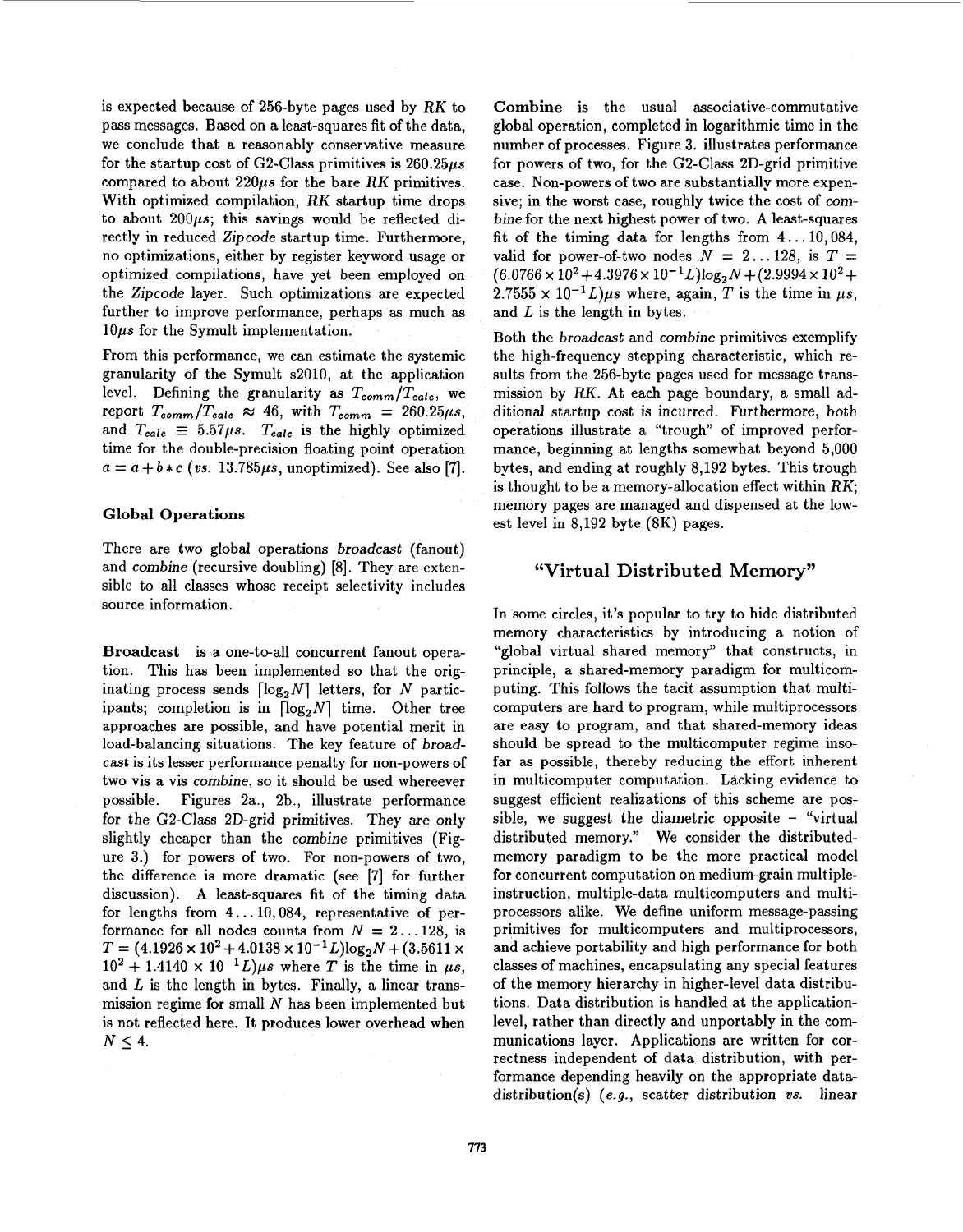

Figure 2a. Graph of 2D-Grid Broadcast Primitive Timings on a Symult s2010.

distribution in multicomputer linear algebra computations). The effects of locality of data are still left **as** tuning parameters for the application programmer, but systematically so.

We contend that this approach not only promotes portability, but also rationalizes medium-grain multiprocessor programming, while promoting modular, object-oriented algorithms. Instead of hiding bottlenecks and unscalabilities in the form of shared-memory hotspots and critical sections, the "virtual distributed memory" approach - multiprocessor support for communicating sequential processes - makes explicit the synchronizations, and data dependencies that render multiprocessor code quite challenging to debug or extend to many processors, **if** not to develop at the outset.

*RK* ports readily to multiprocessor environments or can be emulated. We are aware of a six-processor Sequent Symmetry implementation by Hamrén and Mattisson, achieving message-startup times of  $250\mu s$ , competitive with the Symult s2010 multicomputer at roughly  $200 - 220\mu s$  [3,5]; they indicate no explicit

per-byte message transmission costs because global memory pointers are used to emulate message passing. This performance results with one process per processor, with much lower performance evident with multiple processes per processor. The Sequent *RK* implementation is based on Unix System V shared-memory primitives and should itself port to other archetypical multiprocessors **(e.g.,** BBN Butterflies, multi-headed Crays). Given the RK underpinning, Zipcode and the whole body of Zipcode-compatible codes port immediately to such multiprocessor environments also. **A**  full discussion of this class of implementations with ported *RK* / *Zipcode* performance will be addressed in a future paper.

## **Conclusions, Future Work**

In typical multicomputer programs, a layer of communication primitives is constructed above those provided by the operating system. Early point-to-point node operating systems, such **as** Intel's NX, pre-defined the style and abstraction of message typing. (The decision that messages are typed per se is already a strong **as-**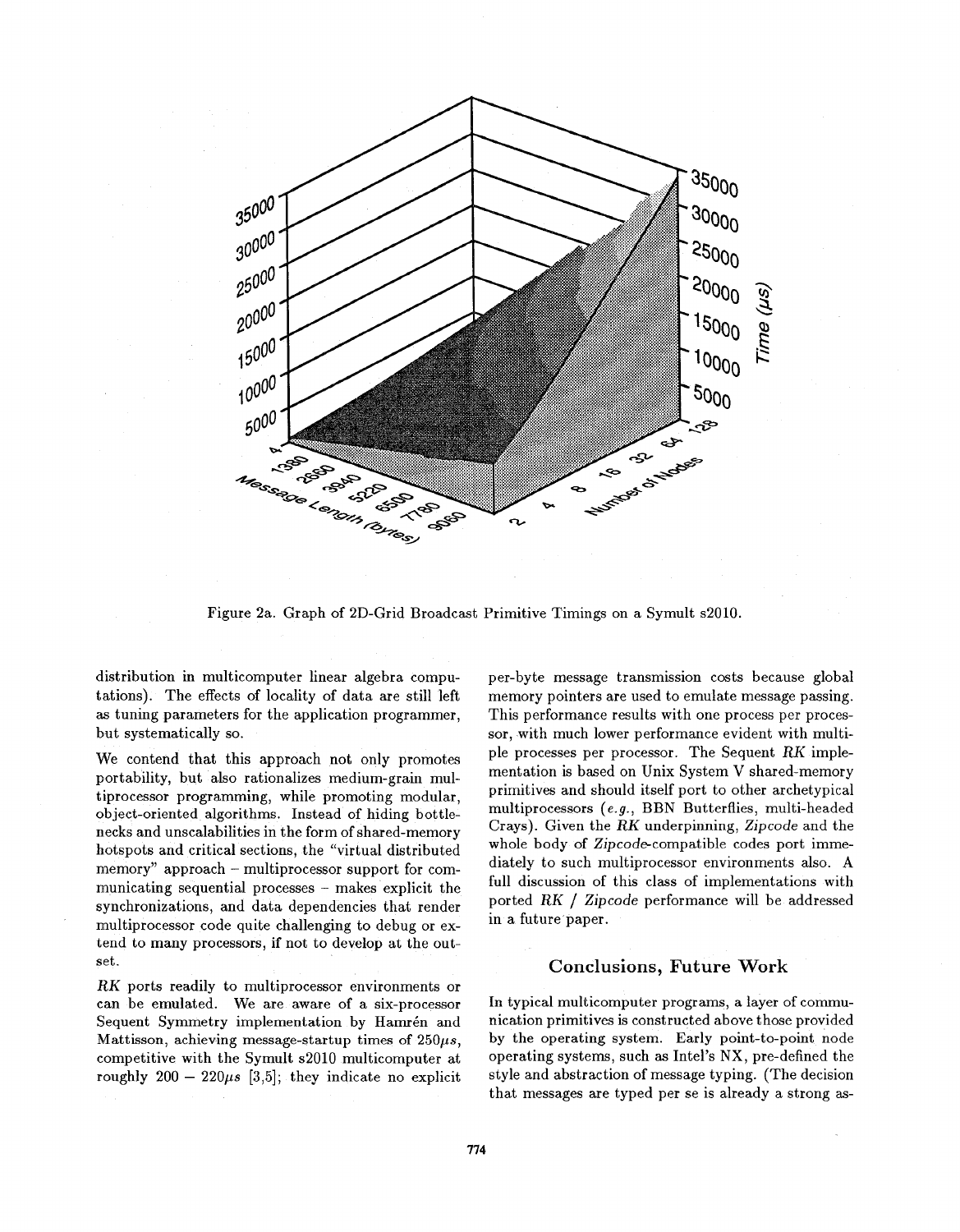

Figure 2b. Graph of 2D-Grid Broadcast Primitive Timings on a Symult s2010.

Times quoted for **2, 4,** 8, **16, 32, 64,** and **128** node configurations. Linear-linear graph exemplifies low- and high-frequency behavior.

sumption.) Consequently, application programs were forced either to conform to the pre-defined style, or to ignore the typing feature, and add additional typing overhead of their own. The Caltech Reactive Kernel (RK) was designed with this experience in mind, and overcomes the design flaw simply by omitting low-level typing altogether. *RK* consequently presents a set of message primitives that must be augmented for any non-trivial application. Application programs define ad hoc extensions to pattern message passing according to their needs, yet such layers often imply incompatibility between any two application programs or subroutine libraries. The key design principle underlying Zipcode is that a single, extensible layer above *RK* is suitable for the vast majority of multicomputer applications, thereby avoiding fundamental incompatibilities before they arise, and also eliminating duplication of effort in application-level message-passing design.

We foresee *RK* as the low-level portability standard for multicomputers and multiprocessors in the 199O's, much as Unix is projected to become the operating system standard of 1990's personal computers, workstations and supercomputers alike. The flexible features of Zipcode make it a suitable basis for many appli-

cation codes and libraries, promoting both portability, and codes of complexity whereever *RK* is implemented or emulated. Zipcode, **as** a portability pedestal for multicomputer applications, encapsulates the interprocessor hardware characteristics , while encouraging the development of codes whose correctness is independent of data distribution. Data distributions can subsequently be used to tune for high performance in a hardware- and application-conscious way.

The key features of Zipcode are: its design for extensibility, allowing the definition of many classes of communication and hence message receipt selectivity; support for abstraction of process lists into convenient working groups for communication; the ability to define many non-interfering communication contexts based on process lists with instantiation at runtime rather than compile-time; and the derivation of additional communication contexts through inheritance. Use of Zipcode implies acceptable overhead compared to the pervasive one-shot message-passing layers of most multicomputer applications. We asserted at the outset of this work that message-passing generality could be achieved with very little additional overhead compared to one-shot layers. This has subsequently been achieved in Zipcode.

For the future, we foresee several classes of improvements and a wider range of implementations, both for new and extant multicomputers, and for mediumgrain multiprocessors, as noted above. We foresee the creation of a slightly more extensive pool of generalpurpose message classes, based on user feedback. We expect to extend grid-based primitives to provide gridto-grid data transformations. In the area of debugging, we intend more dramatic growth. We expect to introduce more sophisticated macros and function calls to allow for automated detection of many communication-related errors, **as** well **as** better monitoring of the Zipcode queue. We do not plan to replace the queueing mechanism at present, but we do expect to make small definitional changes to allow the queueing mechanism to be application re-defined.

Experience with Zipcode suggests ways to extend *RK*  for overall higher performance of the application. In particular, implementation of broadcast and combine by **RK** can be posed in a completely general way, consistent with its unrestrictive philosophy; however, such implementations could take advantage of important hardware optimizations and produce much faster primitives overall. The extant Zipcode calls would layer transparently above such new primitives (see [7]).

A numerical toolbox consisting of Zipcodebased applications is under construction and refinement. The